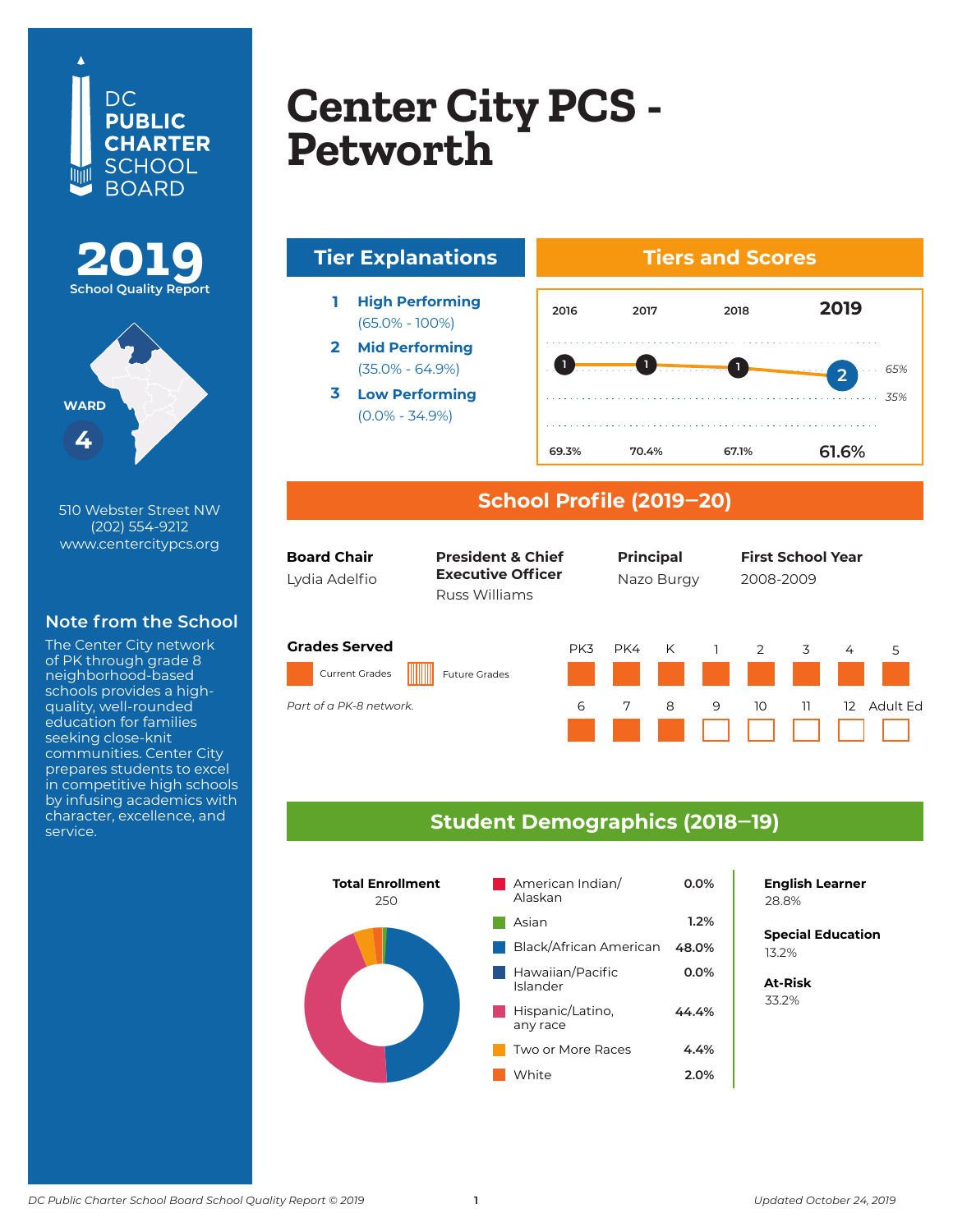# **Center City PCS - Petworth**

**2019 School Quality Report**

| <b>KEY</b><br>2018-19 Grades Measured: PK3 - 8                                                                                | $\circ$                 | Floor  | <b>Score</b> | <b>Target</b> |            | 100 | <b>Points</b><br><b>Earned</b> | <b>Points</b><br><b>Possible</b> |  |
|-------------------------------------------------------------------------------------------------------------------------------|-------------------------|--------|--------------|---------------|------------|-----|--------------------------------|----------------------------------|--|
| <b>Student Progress (35 points): Academic Improvement Over Time</b>                                                           |                         |        |              |               |            |     |                                |                                  |  |
| Growth on the state assessment in<br><b>English Language Arts</b>                                                             | $\circ$                 | 30     | (48.7)       | 70            |            | 100 | 8.2                            | 17.5                             |  |
| Growth on the state assessment in<br>mathematics                                                                              | $\circ$                 | 30     | (49.7)       | 70            |            | 100 | 8.6                            | 17.5                             |  |
| Student Achievement (25 points): Approaching, Meeting, or Exceeding College and Career Ready Standards                        |                         |        |              |               |            |     |                                |                                  |  |
| <b>PARCC: English Language Arts</b><br>Approaching College and Career Ready<br>and Above                                      | 0                       |        | 55.5         |               |            | 100 | 4.2                            | 7.5                              |  |
| College and Career Ready                                                                                                      | $\mathbf 0$             | (34.3) | 58.8         |               |            | 100 | 2.9                            | 5.0                              |  |
| <b>PARCC: Mathematics</b><br>Approaching College and Career Ready<br>and Above                                                | $\mathbf 0$             |        | 58.7         |               |            | 100 | 4.4                            | 7.5                              |  |
| College and Career Ready                                                                                                      | $\Omega$                | 31.2   |              | 64.2          |            | 100 | 2.4                            | 5.0                              |  |
| <b>Gateway (10 points): Outcomes in Key Subjects that Predict Future Educational Success (returning students)</b>             |                         |        |              |               |            |     |                                |                                  |  |
| 3rd Grade English Language Arts<br>College and Career Ready                                                                   | $\mathbf{o}$            | 33.3   |              | 58.5          |            | 100 | 2.8                            | 5.0                              |  |
| <b>8th Grade Mathematics</b><br>College and Career Ready                                                                      | $\mathbf o$             | 28.6   |              | 61.6          |            | 100 | 2.3                            | 5.0                              |  |
| School Environment (30 points): Predictors of Future Student Progress and Achievement                                         |                         |        |              |               |            |     |                                |                                  |  |
| Attendance<br>In-seat attendance                                                                                              | $\circ$                 |        |              |               | 85<br>95   |     | 8.1                            | 9.0                              |  |
| <b>Re-enrollment</b><br>Percent of eligible students who re-enrolled                                                          | $\circ$                 |        |              | 67            | 89.7<br>92 |     | 8.2                            | 9.0                              |  |
| <b>Teacher Interaction Observations:</b><br><b>Classroom Assessment Scoring</b><br>System (CLASS)<br><b>Emotional Support</b> |                         |        |              | 4.5           | 6.1<br>6   | 7   | 4.0                            | 4.0                              |  |
| Classroom Organization                                                                                                        | $\circ$                 |        |              | 4.5           | 5.8<br>6   | 7   | 3.4                            | 4.0                              |  |
| <b>Instructional Support</b>                                                                                                  | $\circ$<br>$\mathbf{2}$ | 3.1    | 4            |               |            | 7   | 2.1                            | 4.0                              |  |
| <b>TOTAL SCORE 61.6</b>                                                                                                       | <b>TIER 2</b>           |        |              |               |            |     | <b>61.6</b> out of             | 100                              |  |